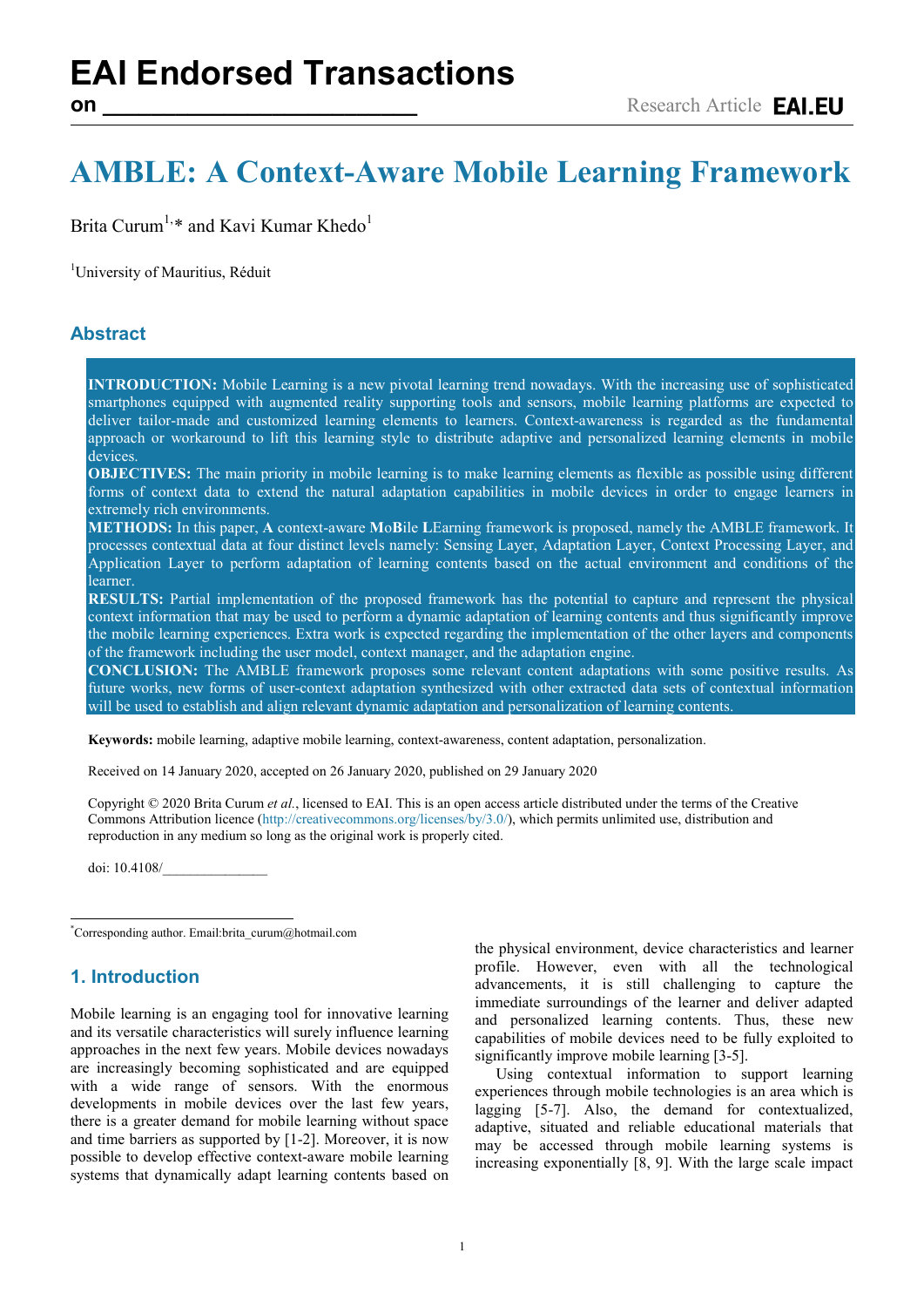that mobile technologies bring in the educational sector and the new insights of mobile surveys that applications must engage in mobile-first characteristics [10-11], there is a need for content display across portable devices to be better formatted for viewing, reading, scaling and optimization [12]. Factors such as the actual location, device context, user-related context information which affect learning materials delivered on portable devices under varied circumstances have to be considered [13-14]. Partial attempts to adapt contents on mobile learning platforms have been made [15], with only reduced focus on context representations and content adaptation algorithms [16-17]. Research works in the field of context-awareness should be extended to combine different contexts' data categories for natural adaptation capabilities of learning contents in mobile devices. Moreover, there is a significant need to develop a potential contextual mobile learning framework that uses explicitly the learner's contextual information including the pedagogical conditions, cognitive loads, self-learning styles and many others to improve learning experiences in mobile learning. Indeed, content adaptation and personalization are important factors that could contribute to game-based educational materials to maximize the learner's learning motivation, effectiveness and satisfaction [18].

In this paper, **A** context-aware **M**o**B**ile **LE**arning (AMBLE) framework is introduced that underpins a processed representation of contextual data at different levels to adapt the learning contents in synchronization with the actual environmental and learner settings. The proposed framework uses different levels of contextual information that may be used to perform dynamic adaptation of the mobile learning contents and thus significantly improve the learning experience of the learner. Section 2 describes and illustrates the AMBLE framework with its defined layers and architectural components. Section 3 presents the problem analysis and research hypothesis of the proposed AMBLE framework followed by Section 4 which covers the partial development phase and implementation process of the framework. Finally, Section 5 discusses the results and observations obtained from the learning experiments performed using the AMBLE framework and Section 6 concludes the paper.

# **2. A context-aware MoBile LEarning (AMBLE) framework**

In this section, **A** context-aware **M**o**B**ile **LE**arning (AMBLE) framework is proposed that performs dynamic content adaptation for personalized mobile learning. The different layers and architectural components of the AMBLE framework are defined and described. This framework has the potential to structure contextual data into composite forms to provide a smart, real-time and adaptive learning environment. Besides, self needs and requirements and behavioural aspects of the learner such as the learning comfort, ease of learning etc. are focused considerations to significantly improve learning experiences.

The AMBLE framework consists of four layers, each with distinct functions that are performing dynamic mobile learning content adaptation using contextual information. 1) **The Sensing Layer** uses different sensors to continuously monitor and capture raw contextual information of the learner's surrounding. This layer consists of two components which are the *Sensor Data Acquisition* that captures the most relevant information from different sensing resources and the *Sensor Classification* that perform an initial classification of the captured information.2) **The Context Processing Layer** is the core layer of the AMBLE framework with five major components as follows: I) **The Context Acquisition**: Collected sensor information from the sensor layer are transferred to this component where appropriate functions are used to filter the context data about the learner's information, the mobile device and the current learning environment. II) **The Context Manager** receives context data from the Context Processing Layer and processes the data into distinct contextual categories (Intrinsic and Extrinsic Context) to perform appropriate representation of the different contexts. III) **The Physical Model** uses different physical contexts to derive an understanding of the current environment of the learner. For example, physical context parameters such as low bandwidth, high display resolution and high noise level are aggregated to determine the current environmental condition of the learner. IV) **The User Model** processes all the behavioural, pedagogical, and cognitive characteristics of the learner for appropriate personalization of the learning contents. V) **The Adaptation Engine** implements all the logic for carrying the adaptation of the learning contents based on the Physical Model and the User Model. The adaptation logic based on probabilistic or deterministic functioning of interpreted contextual information is processed by the adaptation engine.3) **The Application Layer** in the AMBLE framework provides the necessary interface to application developers to deliver adapted learning contents from the Adaptation Engine to learners. Figure 1 below illustrates the different compositions of the AMBLE framework.

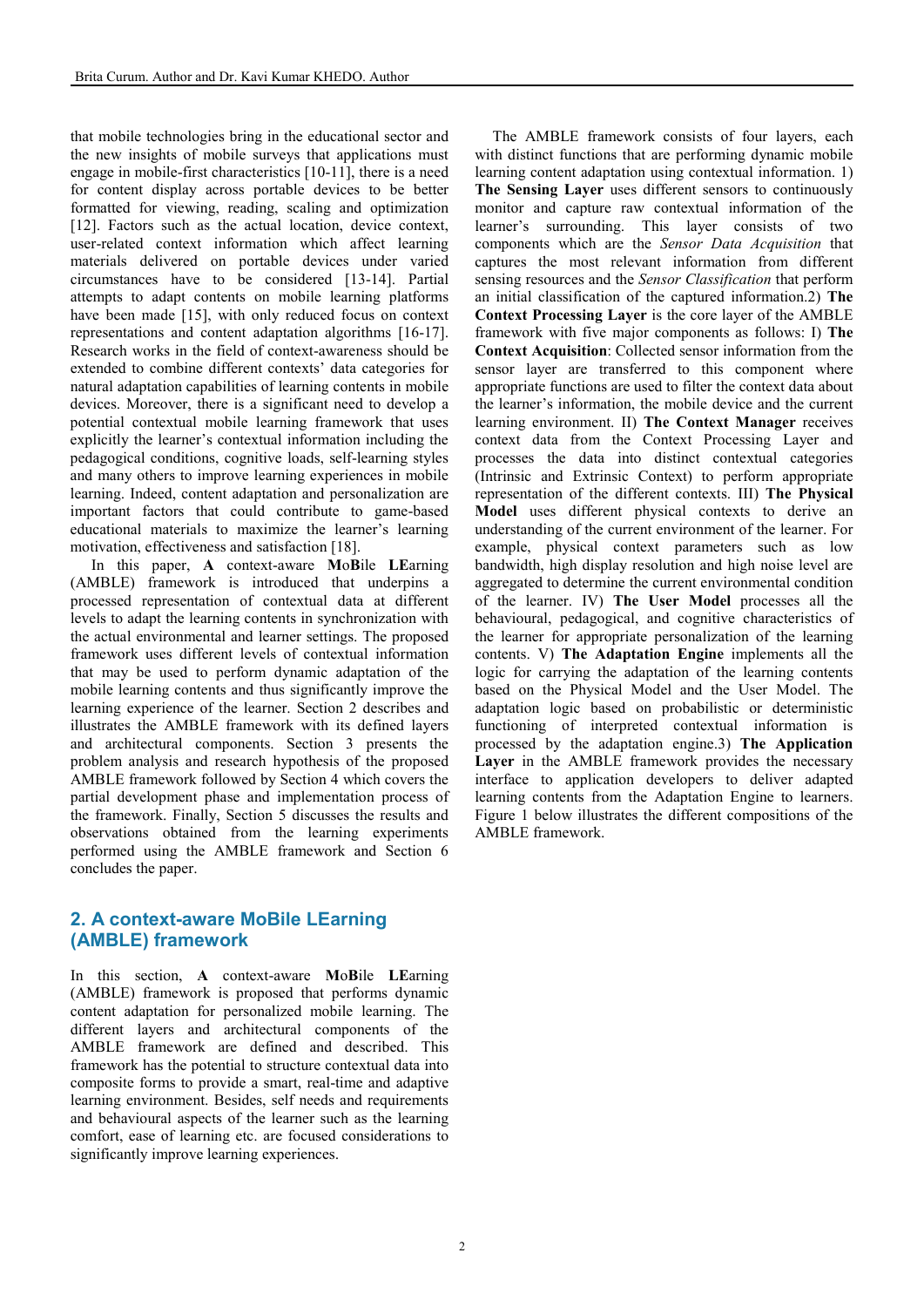

**Figure 1.** The AMBLE framework.

# **3. Problem Analysis and Research Hypothesis**

In this section, the research challenges for the development of the AMBLE framework are identified and discussed. The research hypothesis for the framework is also defined.

# 3.1. Problem Analysis Overview for the development of the AMBLE framework

## **(i) Physical Characteristics of mobile devices.**

There are several technical challenges related to mobile devices that need to be addressed for the realization of a fully context-aware adaptive mobile learning system. These challenges include incompatible mobile devices capabilities such as varying OS or non-standard mark-up language extensions, storage capacity, supported media formats and so on. Often the delivery of learning materials is inconsistent with the intended mobile devices [19]. Also, the physical features including the energy level such as the battery life of mobile devices, the small screen sizes and the limited processor's capacities are regarded as main drawbacks in the development of context-aware mobile learning systems. In a media-rich context-aware mobile learning platform, it is obvious that the battery consumption level will increase drastically. Therefore, solutions must be found to resolve this issue. Methods of optimizing the deployed content types based on the device capabilities, bandwidth capacity, and supporting OS should be investigated.

### **(ii) Contextual data in mobile learning platforms.**

Existing mobile learning platforms capture and use only basic context data such as time and location. More complex contextual information should be used for accurate learning materials delivery and adaptive mobile learning [20]. Shifting the interest to other contextual data such as infrastructure (network connectivity), user-centred data (preferences, pedagogical approaches, behaviours, etc.) is equally important to achieve a full-fledge context-aware mobile learning system. Moreover, with the latest mobile technologies including several innovative sensors, the capture of new contextual information of the learner is now possible. These captured contextual data can be used to provide a personalized and adaptive mobile learning system. Only a few mobile learning systems considered using the learner's individual needs and requirements, their cognitive levels and pedagogical characteristics to deliver the bestsuited and adapted learning content. Therefore, to overcome the described shortcomings, content adaptation based on contextual information and personal attributes of the learner is important for better mobile learning experiences. However further works are required in the areas of context acquisition, context representation and context-based reasoning for the realisation of such a learning system.

#### **(iii) The learner's instructional approach.**

Another challenge for the provision of the AMBLE framework is the integration of contextual information with the individual pedagogical preferences and learning style of learners. At the moment, mobile learning systems do not adapt to the individual pedagogical preferences of learners based on their current situations or environment. Most mobile learning systems provide a common one-size-fits-all learning interface to the learners which are often difficult to customize the learning activities as per their individual needs and preferences. The ability to customize the different options to manage the learning materials for the requirements of individual learner is missing. For instance, an individual may prefer learning textual contents to be displayed while navigating through the media elements such as images, whereas another learner could opt for the display to be in a popup format.

#### **(iv) Need to adapt to the cognitive level of the learner.**

When no adaptation occurs, the learners are often presented with learning materials that may not be appropriate to their learning style. Therefore, the learner has to put in extra efforts to understand the learning contents and this raises the cognitive burden on the learner. Moreover, as seen from the evaluated cognitive frameworks, there is practically no use of relevant context-aware parameters to manage cognitive issues in mobile learning. The ability for learners to create their own learning spaces based on their prior experiences, preferences and needs together with the cognitive load management will allow the development of a personalized learning environment. Indeed, the development of

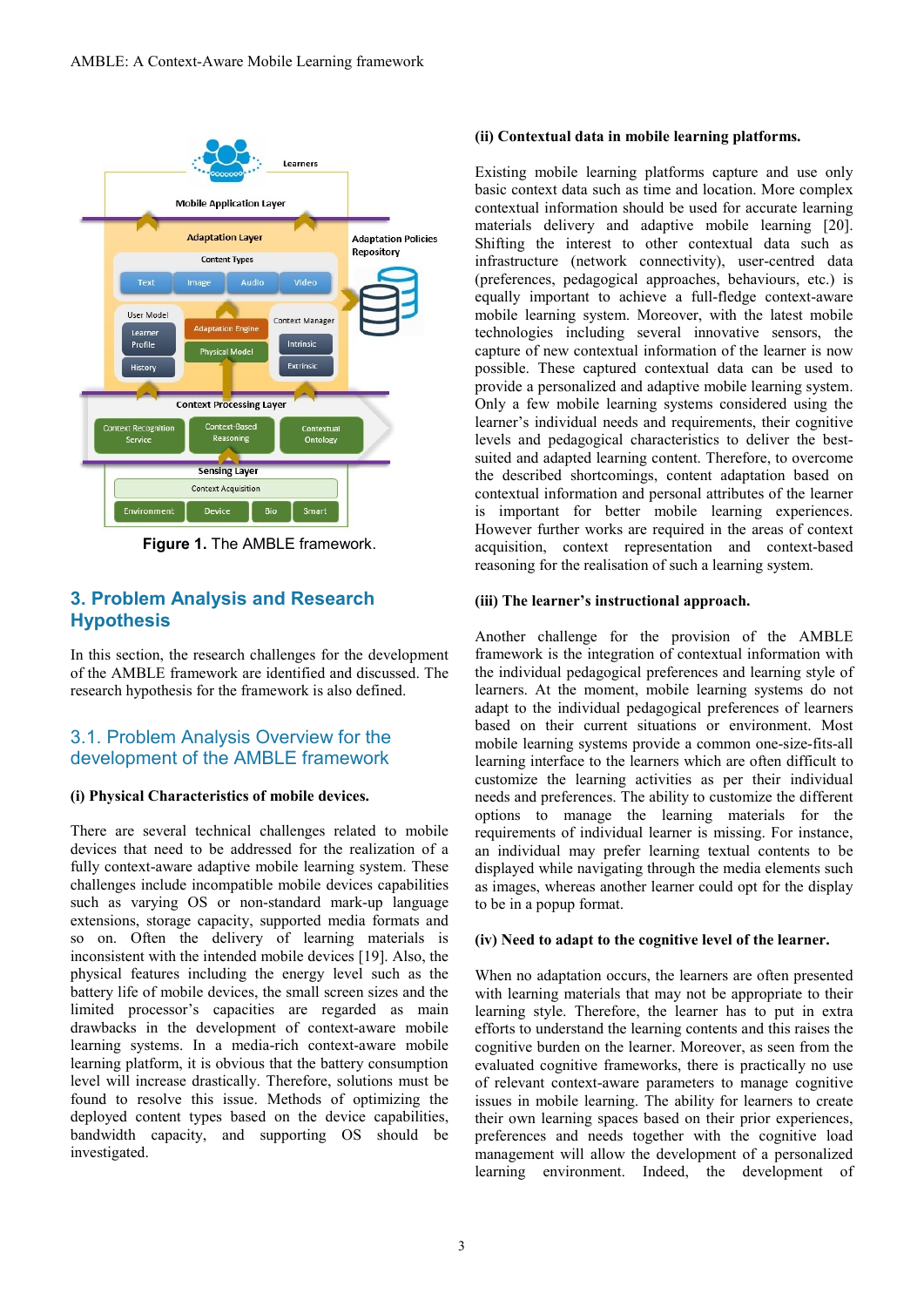adaptation strategies that adapt the mobile learning contents based on the cognitive level of the learners is still an unexplored research area.

#### **(v) Need to explore new adaptation strategies.**

Adaptation strategies in mobile learning have been limited to static adaptation techniques and more dynamic adaptation are required that consider the user-centred context. Existing mobile learning systems use basic context data such as location and time and limited integration of internal context (user context) to perform a dynamic adaptation of learning contents is observed. More advanced adaptation strategies are required to optimize the mobile learning contents based on the hardware and software capabilities of the mobile device, the user conditions and the environmental contexts.

A radial Venn diagram is used to summarize the problems identified for a new personalized and adaptive mobile learning framework. The five nodes define the issues that need particular attention for the development of the AMBLE framework and form the underpinning of the proposed research in this paper.



**Figure 2.** Problem-centred Radial Venn diagram.

## 3.2. Formulation of the Research Hypothesis

The challenges that need to be addressed are 1) the need for a context-aware framework for mobile learning. Developing the AMBLE framework involves a series of steps for effective and efficient contextual learning contents to be delivered to the learner. 2) With the wide range of sensors that exists in smartphones, the need to explore new adaptive techniques will allow students to be more receptive as it will allow flexible access to the contents anytime and anywhere. 3) Consequently, the need for dynamic content adaptation in mobile learning platforms is essential. The contextual system must allow students to learn under different contexts or situation. Fluctuations in their current location and environmental elements such as noise, light etc. must not limit their learning process. 4) Finally, the need for a personalized mobile learning framework remains a challenge. Students should be provided with choices to adapt the learning contents based on their past skills or knowledge, prior experiences and behaviours etc. to develop their learning patterns.

Based on the extensive literature review and problem analysis carried out, the following research hypothesis is concluded for the AMBLE framework:

"**A novel context-aware personalized mobile learning framework using dynamic adaptation strategies can significantly improve content adaptation in mobile learning platforms.**"

## **4. Implementation of the AMBLE framework**

This section discusses the partial implementation of the proposed AMBLE framework based on the outlined research hypothesis. In the prototype implementation, only the Physical Model and the Sensing layer have been considered. The development of the other components and the evaluation of the overall AMBLE framework are planned as future works.

## 4.1. Partial AMBLE framework development

From the overall AMBLE framework described in Section 2, only the components highlighted in green as shown in Figure 1 have been partially implemented. It involves mainly the Sensing Layer, the Context Processing Layer and the Physical Model from the Adaptation Layer. The implementation details are illustrated in the following subsections.

## 4.2. The Physical Model

Figure 3 below defines the Physical Model of the AMBLE framework. It consists of three sub-layers of adaptation. Each sub-layer is described in this section. Some initial parameters have been defined in the Physical Model and these will be further refined during the implementation process of multiple sections of the framework as more understanding on the learning context is derived.

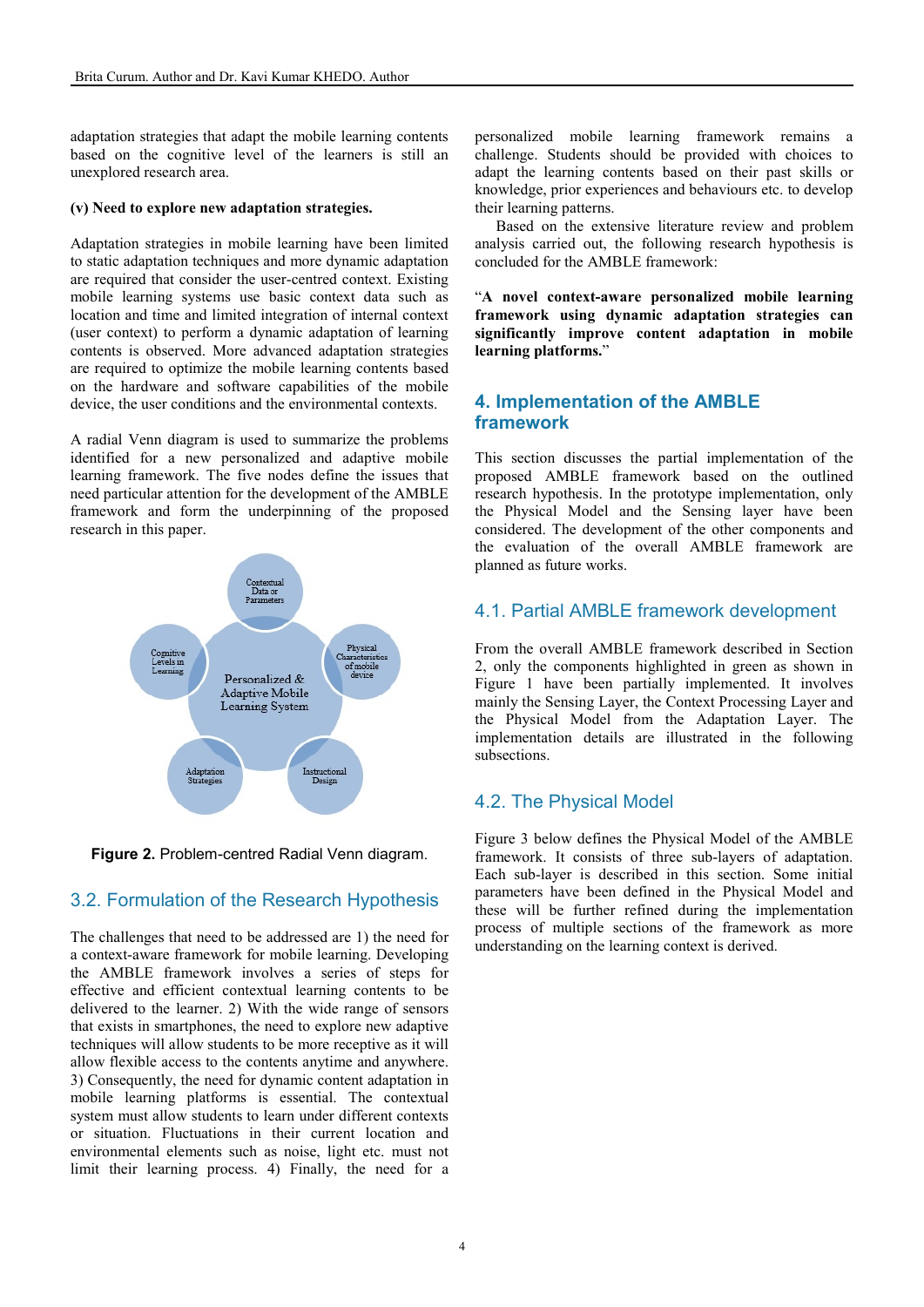

### **Figure 3.** The Physical Model of the AMBLE framework.

#### **The First level of adaptation**

The device, network capabilities (bandwidth) and clock (time) are the three physical contexts that the AMBLE Framework uses as the first level of adaption to progress with the generation of dynamic and personalized learning contents. The following segment describes the three physical contextual factors considered for performing content adaptation in the proposed framework.

#### • **The device**

The device stands as the core tool which acts as an interface between the Sensing Layer and the mobile operating system to retrieve important contextual information. Most of the sensors available in common devices have been exploited to define as accurately as possible instant context interactions between the learner and the device.

#### • **Network Capabilities (Bandwidth)**

The rapid alteration of the bandwidth over time and space is a piece of important contextual information to consider while delivering learning contents. For example, with a low bandwidth, streaming of high definition (HD) videos would lag. Instead, lower stream quality can be considered as an option for a smooth and continuous learning experience. As the bandwidth increases, a myriad of content types can be auto-selected to merge the existing array of content types forming a new selection of learning elements based on the different contexts information available.

#### • **Clock (Time)**

Time at which learning is taking place is also considered at the first level of adaptation. Depending on the preferences of the learner, time context may be used to generate learning contents with varying complexity in the selected lessons which help in maximizing the user's knowledge level.

#### **The Second level of adaptation**

The second level of adaptation reacts mainly to movements of the learner, the light intensity and the noise level in the environment. Motions such as the acceleration, rotation and orientation are captured. Moreover, the luminosity in the surrounding during learning sessions is captured. Reading under too high or too low light intensity can disrupt the normal learning pattern and negatively impact the learning experience. Therefore, it is important to recalibrate the luminosity level of the device based on the lighting condition of the immediate environment. The noise level is another contextual information that this layer considers to adapt the audible state during learning.

#### **The Third level of adaptation**

Adaptation in the third level is based on the type of learning environment and is categorized into five main types. These are Travelling, Outdoor Urban, Outdoor Rural, Indoor Building and Indoor Home. This environmental context mainly works through the geographical position of the learner. From Figure 3 above the Outdoor Urban environment refers to mostly crowded and noisy settings; examples can be a university cafeteria or a shopping mall which is a crowded and noisy environment most of the time. Outdoor Rural surroundings refer to places which are less crowded and relatively less noisy. The Indoor Building considers classrooms settings referring to a fairly quiet environment while Indoor Home defines a reduced amount of noise intensity and cosy places, for example, the learner's living room.

#### 4.3. The Adaptation Engine

The adaptation engine is the core component in the AMBLE framework. It uses information from other components to perform the best suited adaptation of the learning materials. The Adaptation Engine is responsible for the delivery of personalized and adapted learning contents based on the presented context information from the learner, the environment and the device. Currently, sources from the Physical Model such as the activity of the learner, the location of the learner, noise level and the light intensity are used to perform adaptation. The adaptation engine processes context information using a predefined set of algorithms to accurately determine the situation of the learner. The results obtained are organized in an array of probabilities that falls within distinct threshold values. These information are then used to adapt and personalize the learning contents as per the different adaptation policies.

## 4.4. The implementation process of the AMBLE framework.

This section provides the details of the partial implementation of the AMBLE prototype. A brief

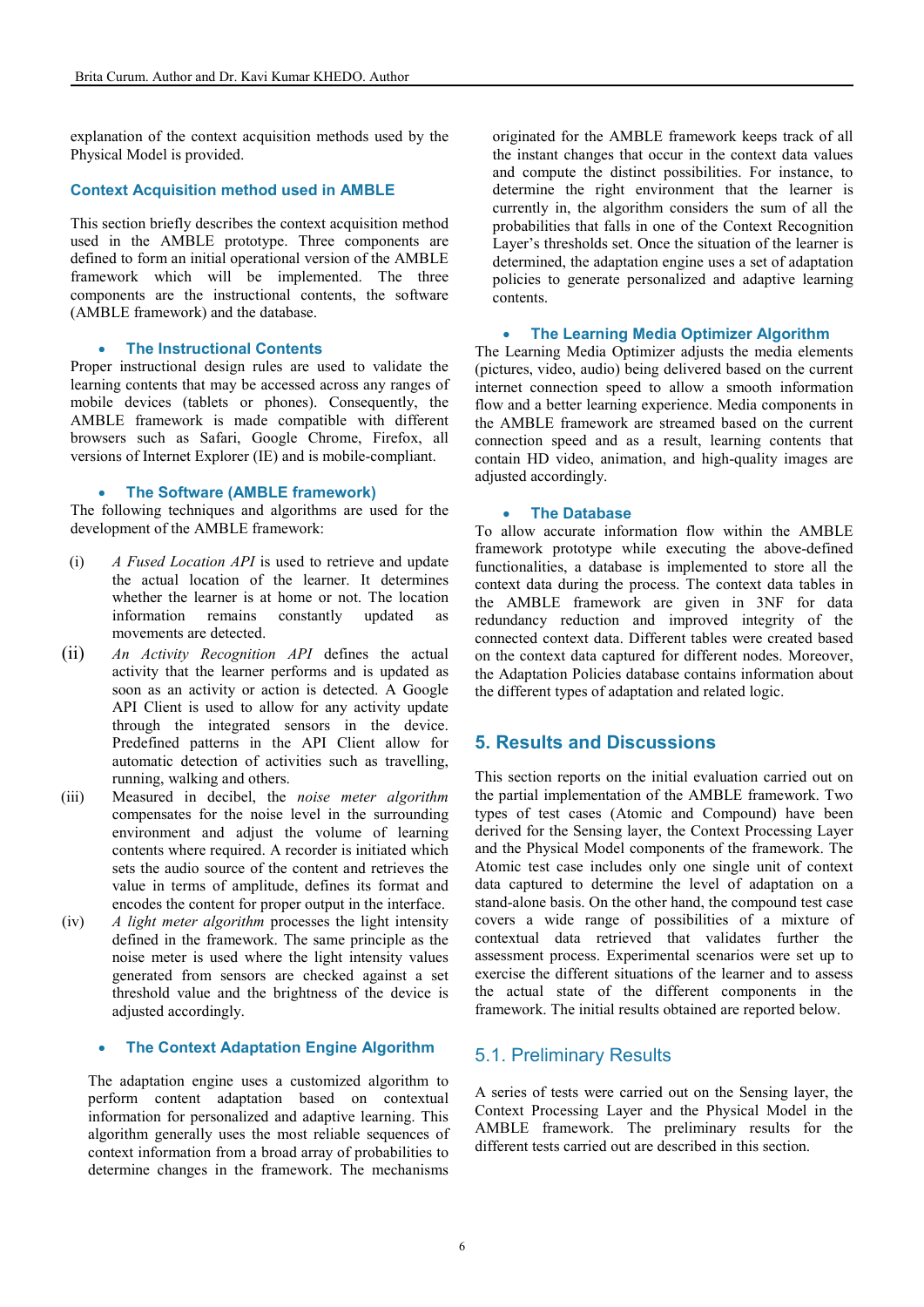- (i) *The Fused-location API and Geofencing:* the captured Geolocation data in the application was tested using the Lockito android application. This tool allowed the setting up of fake environmental geopositions which allowed the follow-up and full control over the speed and GPS signal accuracy. In this way, many static locations were defined and tested across the AMBLE framework. A pivot system was also employed to calculate the virtual geographic boundary between two regional coordinates. This distance was calculated and recorded.
- (ii) *Noise meter:* A professional noise meter was used to test the accuracy against the level of noise captured in the framework. With the measurements obtained, distinct and matching arrays of noise conditions were captured and analysed. Measurements were taken in decibels. An average percentage error is noted from an accuracy test which is 7.2% and is considered acceptable for portable devices.
- (iii) *Activity Recognition API:* Based on individual learner's activities, the AMBLE framework was able to track actions through the Activity Recognition API. Multiple test cases have been set to assess the distinct activities completed by the user. The occurring activities were saved in order of their matching probabilities. The table below illustrates five different activities ranging from in movement to static positions of an individual. The threshold value set for each activity is 75%. Activity recognition is seen to match the actual current activity that the learner performs. For instance, for travelling the activity recognition reflects a percentage value of 97% which is much higher than the threshold value set.

Table 1. Test cases for different activity performed by the learner

| Test | Different activity performed by the learner |                                                                                                                      |                                                        |  |  |
|------|---------------------------------------------|----------------------------------------------------------------------------------------------------------------------|--------------------------------------------------------|--|--|
| case | Activity                                    | Description                                                                                                          | Activity<br>Recognition                                |  |  |
| 1    | In.<br>movement:<br>Travelling              | Scale<br>representation of<br>movement -<br>travelling by car<br>or bus which was<br>beta-tested in the<br>framework | Travelling:<br>97%<br>Walking:<br>$1\%$<br>Static: 2%  |  |  |
| 2    | In<br>movement:<br>Running                  | Scale<br>representation of<br>movement -<br>Under jogging /<br>running<br>conditions                                 | Travelling:<br>0%<br>Walking:<br>5%<br>Running:<br>95% |  |  |
| 3    | In<br>movement:<br>Walking                  | Scale<br>representation of<br>movement –<br>while walking                                                            | Travelling:<br>2%<br>Walking:<br>96%                   |  |  |



 $\blacksquare$ 

|   |               | around                                                                                                               | Running:<br>2%                                           |
|---|---------------|----------------------------------------------------------------------------------------------------------------------|----------------------------------------------------------|
|   | <b>Static</b> | Scale<br>representation of<br>being idle / Static<br>- while holding<br>the mobile<br>device in a<br>steady position | Travelling:<br>$0\%$<br>Static:<br>98%<br>Unknown:<br>2% |
| 5 | Unknown       | Scale<br>representation<br>for some random<br>movements                                                              | Travelling:<br>15%<br>Static: 0%<br>Unknown:<br>85%      |

- (iv) Light intensity: The light intensity captured by the AMBLE framework through different devices was cross-checked against a professional light meter. The light intensity values from the AMBLE framework showed an average percentage error of 6.5% when compared with the professional light meter. The white box testing method has been opted for light intensity. An onSensorChanged() function was used to retrieve the sensor reading at short intervals update.
- (v) The Physical Model Adaptation Testing: Two groups of tests were defined to perform the Physical Model adaptation testing. The first group concerns atomic parameters, where adaptations are based on single context information and the second group concerns compound context parameters where adaptations are based on a combination of context parameters.

#### • **Atomic context parameters testing**

Table 2 below shows the different tests carried out based on the atomic context parameters detected and the corresponding adaptation that was performed by the AMBLE framework**.** 

Table 2. Atomic parameters tested – Physical Context

| Physical     | <b>Atomic Parameters</b> |                |                                                  |  |  |
|--------------|--------------------------|----------------|--------------------------------------------------|--|--|
| Context      | Interpretation           | Parameter      | Adaptation                                       |  |  |
| Monitored    | of Parameter             | Classification | Outcome                                          |  |  |
| Travelling   | The                      | Captures       | <b>Retrieves</b>                                 |  |  |
|              | getConfidence            | movement       | and<br>responds<br>correctly to<br>the right and |  |  |
|              | function and             | and uses       |                                                  |  |  |
|              | Activity                 | the google     |                                                  |  |  |
|              | Recognition              | geolocation    |                                                  |  |  |
|              | API are used             | API to         | current                                          |  |  |
|              | to detect the            | detect the     | environment                                      |  |  |
|              | learner's                | current        | of the                                           |  |  |
|              | movements or             | location of    | learner                                          |  |  |
|              | activities               | the learner    |                                                  |  |  |
| Static or In | The                      | Captures       | The                                              |  |  |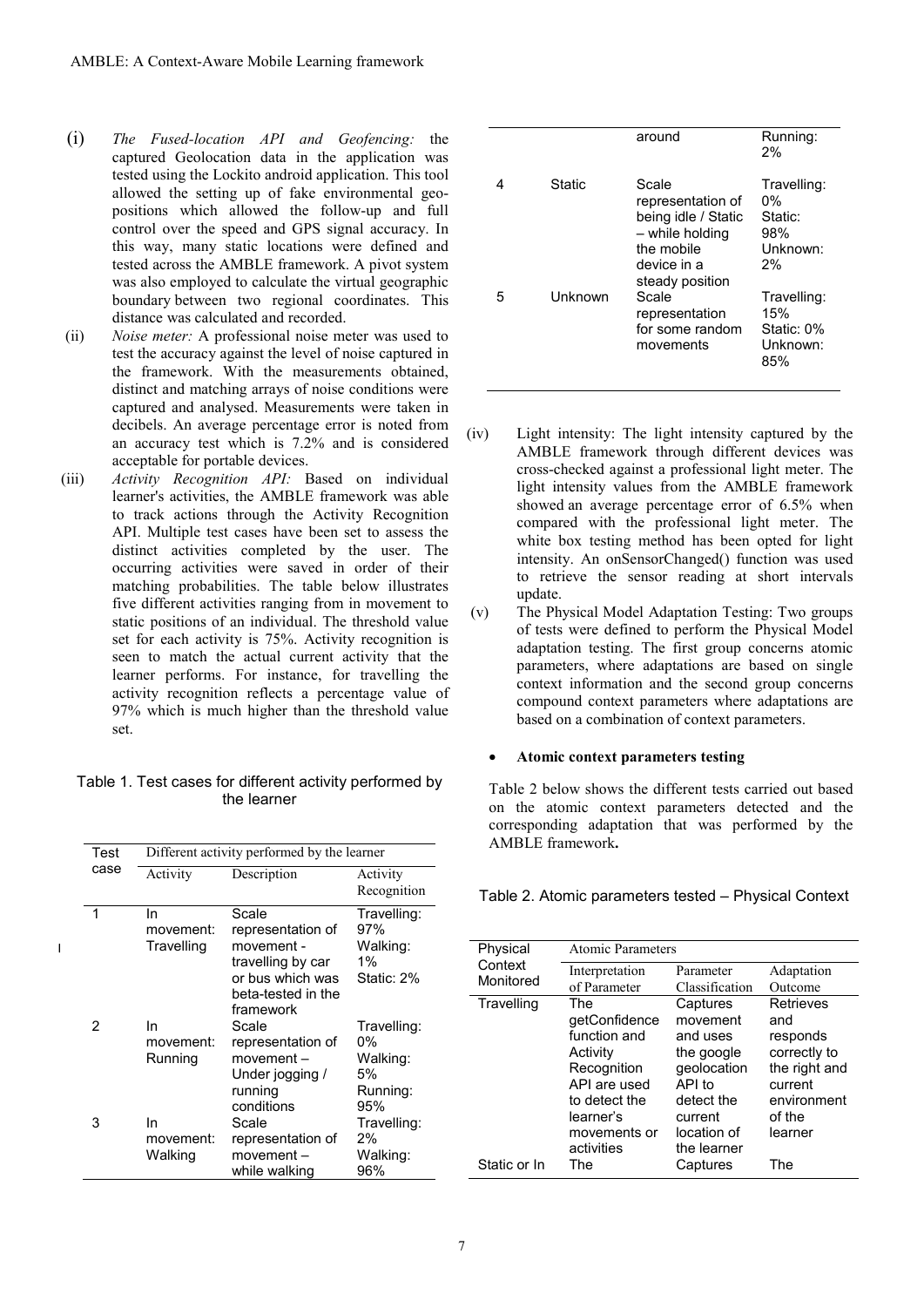| Movement                      | getConfidence<br>function is<br>used to detect<br>in motion<br>physical<br>context value                                                                            | the<br>movement<br>and<br>activities of<br>the learner.<br>Examples<br>are rotation,<br>tilting,<br>acceleration<br>and others | movement<br>and activities<br>of the<br>learner are<br>monitored<br>under this<br>physical<br>context                                                                                | Outdoor<br>rural                                                                                                              | intensity in the<br>current setting<br><b>Extracts the</b><br>bandwidth ID.<br>checks for the<br>current<br>location based<br>on the Google<br>Map API,<br>responds to                                      | Noise level,<br>light<br>intensity,<br>activity,<br>bandwidth | the learner<br>(either idle<br>or in<br>movement)<br>Contents are<br>dependent<br>on the<br>varying<br>intensities of<br>noise and<br>light, the<br>bandwidth                 |
|-------------------------------|---------------------------------------------------------------------------------------------------------------------------------------------------------------------|--------------------------------------------------------------------------------------------------------------------------------|--------------------------------------------------------------------------------------------------------------------------------------------------------------------------------------|-------------------------------------------------------------------------------------------------------------------------------|-------------------------------------------------------------------------------------------------------------------------------------------------------------------------------------------------------------|---------------------------------------------------------------|-------------------------------------------------------------------------------------------------------------------------------------------------------------------------------|
| Luminosity /<br>Darkness      | High<br>fluctuations of<br>light intensity<br>based on the<br>current<br>environment<br>of the learner                                                              | Light<br>intensity                                                                                                             | Adaptation<br>of lighting<br>conditions<br>respond<br>correctly to<br>the thread<br>set to<br>evaluate the<br>light intensity                                                        |                                                                                                                               | any earpiece<br>connected<br>and detects<br>the noise level<br>and light<br>intensity in the<br>current setting                                                                                             |                                                               | that the<br>device<br>captures and<br>the current<br>activity of<br>the learner<br>(either idle<br>or in<br>movement)                                                         |
| Noise                         | The noise<br>level<br>fluctuates<br>based on the<br>surrounding<br>conditions                                                                                       | Noise level                                                                                                                    | Detects the<br>noise level in<br>the actual<br>environment.<br>Moreover,<br>the learner is<br>notified of a<br>connected<br>earpiece in<br>the device<br>while<br>learning<br>occurs | Indoor<br>building                                                                                                            | <b>Extracts the</b><br>bandwidth ID,<br>checks for the<br>current<br>location based<br>on the Google<br>Map API,<br>responds to<br>any earpiece<br>connected<br>and detects<br>the noise level<br>and light | Noise level,<br>light<br>intensity,<br>bandwidth,<br>activity | The<br>application<br>captures the<br>current<br>location of<br>the learner<br>based on the<br>Google Map<br>API with the<br>connecting<br>bandwidth<br>ID, being<br>saved as |
| <b>Network</b><br>(Bandwidth) | The network<br>bandwidth<br>fluctuates as<br>per the<br>network<br>conditions                                                                                       | Nearby<br>network<br>capabilities                                                                                              | Learning<br>elements are<br>adjusted<br>based on the<br>fluctuations<br>values<br>obtained                                                                                           |                                                                                                                               | intensity in the<br>current setting<br><b>Compound context parameters testing</b><br>A combination of context information was monitored and<br>tested at different time interval when learning takes place. |                                                               | "home"                                                                                                                                                                        |
| Time                          | Retrieves the<br>actual time of<br>the day or<br>night                                                                                                              | Four<br>categories<br>of time have<br>been<br>defined<br>which are<br>morning,<br>day,<br>afternoon                            | Adaptation<br>of contents<br>are matched<br>to the four<br>categories<br>after<br>processing<br>of raw<br>contexts                                                                   | parameters.                                                                                                                   | Table 3 below lists the different scenarios that were<br>captured by monitoring and combining several context<br>Table 3. Compound parameters tested - Physical<br>Context                                  |                                                               |                                                                                                                                                                               |
|                               |                                                                                                                                                                     | and night                                                                                                                      | have been<br>executed                                                                                                                                                                | Physical<br><b>Compound Parameters</b>                                                                                        |                                                                                                                                                                                                             |                                                               |                                                                                                                                                                               |
| Outdoor<br>urban              | Extracts the<br>bandwidth ID,                                                                                                                                       | Noise level,<br>light                                                                                                          | Contents are<br>dependent                                                                                                                                                            | Context<br>Monitored                                                                                                          | Interpretation                                                                                                                                                                                              |                                                               | Adaptation                                                                                                                                                                    |
|                               | checks for the<br>current<br>location based<br>on the Google<br>Map API,<br>responds to<br>any earpiece<br>connected<br>and detects<br>the noise level<br>and light | intensity,<br>network<br>conditions,<br>any<br>happening<br>activity<br>during the<br>learning<br>process                      | on the<br>varying<br>intensities of<br>noise and<br>light, the<br>bandwidth<br>that the<br>device<br>captures and<br>the current<br>activity of                                      | <b>Travelling</b><br>+ Device<br>(Static or in<br>movement<br>or Darkness<br>/ Luminosity<br>or Noise) +<br>Network +<br>Time | of parameter<br>The<br>travelling<br>context in<br>combination<br>with other<br>physical<br>contextual<br>parameters                                                                                        | outcome<br>directly<br>of the<br>values.                      | Adaptation is<br>proportional to<br>the fluctuations<br>processed<br>results from the<br>raw context<br>Learning<br>contents adapt                                            |

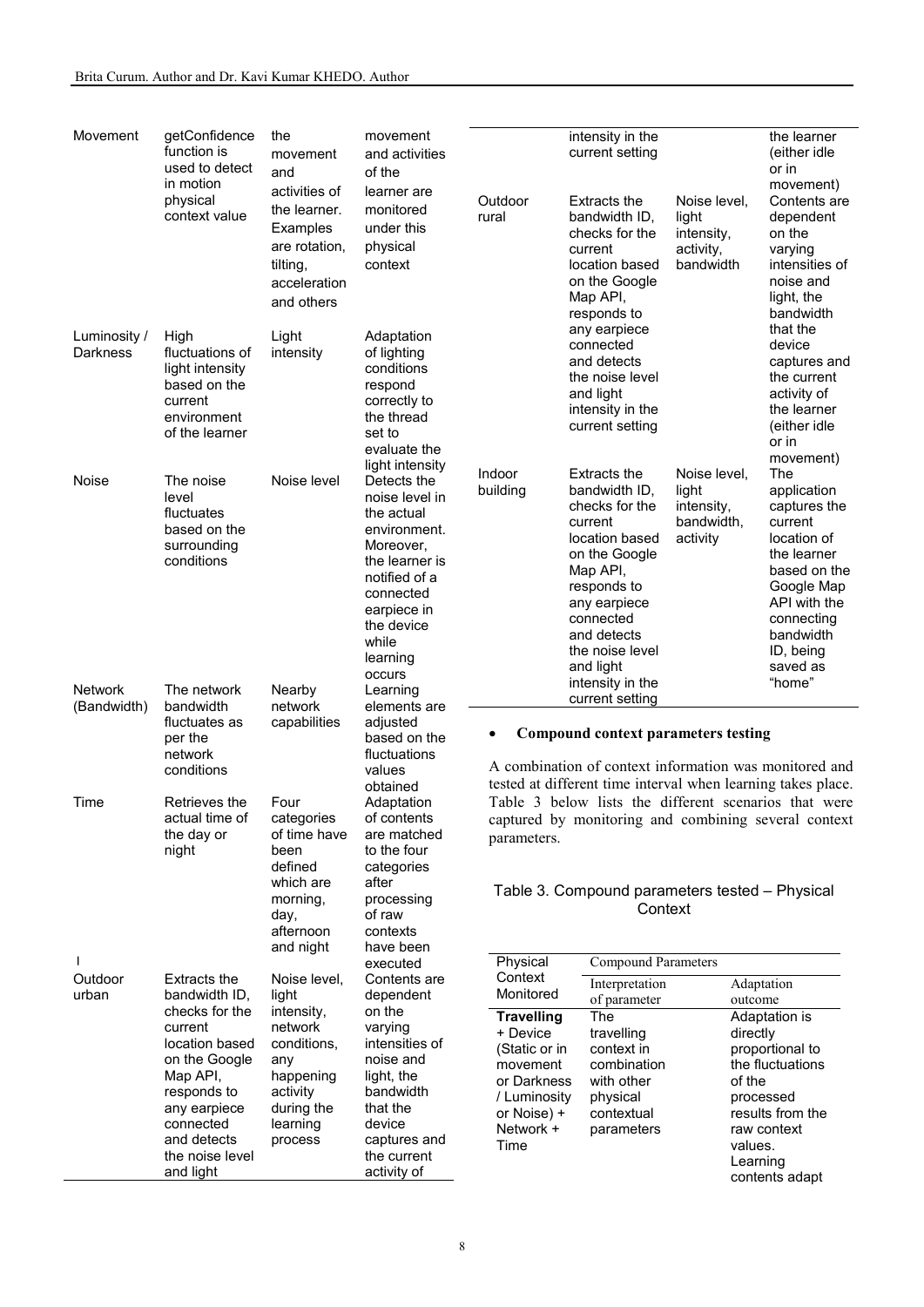| +Device       |
|---------------|
| (Static or in |
| movement      |
| or Darkness   |
| / Luminosity  |
| or Noise) +   |
| Network +     |
| Time          |

**Outdoor Urban**

**Outdoor Rural** 

+Device (Static or In movement or Darkness / Luminosity or Noise) + Network + Time

contextual values Starting with the Outdoor rural context, other physical contextual parameters were monitored in

combination

The outdoor urban context result was used in combination with other raw

**Indoor** 

**Building**  +Device (Static or in movement or Darkness / Luminosity or Noise) + Network + Time

The indoor building context in combination with other physical contextual parameters

well based on the combined contextual conditions

The contents get adapted with the most subtle content types such as more images to merge the situation in the outdoor urban area

The Outdoor rural environment defines a rather peaceful (fewer crowds, therefore, limited noise) surrounding for learning to take place. In this setting, the educational contents get adapted with more detailed learning elements (texts) rather while taking into consideration other context nodes such as light intensity, noise level and the other defined context

The learning contents are adapted with possibilities of mixed content types in the serene setting while taking care of the other different contextual parameters. Thus, the learning process is

| Indoor        |
|---------------|
| Home          |
| +Device       |
| (Static or in |
| movement      |
| or Darkness   |
| / Luminosity  |
| or Noise) +   |
| Network +     |
| Time          |

The Indoor Home context in combination with other physical contextual parameters of the indoor

environment

#### enhanced

Indoor home is characterized as a quiet and best environment for learning provided that the noise level is low and that other conditions to support learning are met. Therefore, adaptation for noise is not so strict. Contents on the mobile device are adjusted based on the dim or high light intensity inside the house

The above table illustrates the different real-life conditions detected by the AMBLE framework based on the current location of the learner. The framework has responded accurately to the distinct recognized physical environments for the delivery of adapted learning contents. However, when there are rapid fluctuations in environmental conditions such as in light intensity, noise level and network conditions, some delay to readjust the learning contents were noted.

## 5.2. Discussions

In this section, the achievements of the partial implementation of the AMBLE framework are discussed and the areas for further improvements are identified.

The partial implementation of the AMBLE framework has considered only the Sensing Layer, the Context Processing Layer and the Physical Model. Therefore, only a set of physical contexts has been captured, interpreted and used to perform an initial adaptation of learning contents. Extra work is expected regarding the implementation of the other layers and components of the framework including the user model, context manager and the adaptation engine. Most of the physical characteristics of the mobile devices being captured by the AMBLE framework can significantly be processed to deliver adapted learning contents to different screen sizes and varying operating systems.

Initial testing results of the AMBLE framework indicate accurate detection of the immediate physical environment

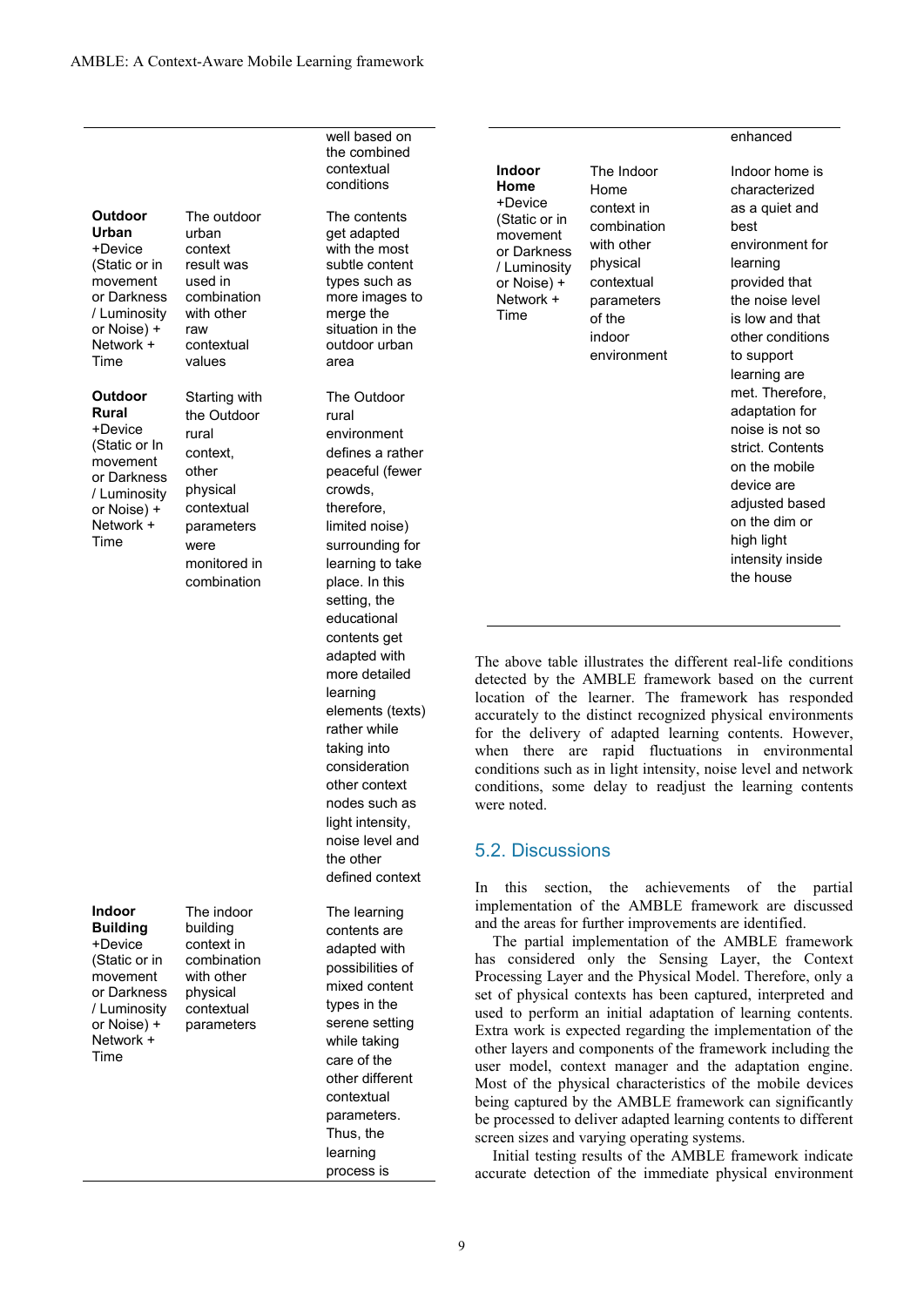and a good flow of adapted contents based on all the physical contextual data received. Factors such as the current time, location of the learner, the activities performed together with the background noise and light levels captured are dynamically adapted and thus improves learning conditions. So far only the physical contextual data have been used in the framework. Only the technical feasibility of capturing the different physical contexts and performing some corresponding adaptations are determined. Context information such as pedagogical and behavioural (User Model) are yet to be explored for personalized and adapted mobile learning. Some test cases were set up to monitor the performance of an array of distinct categories of context information recorded during a learning session. These scenarios were classified into the atomic and composite context parameters test cases.

The construction of personalized learning options for learners is the next step of development in the AMBLE framework. The pedagogical preferences of the learner are important factors to consider. These will be considered by the User Model (the learner's details, thinking process, learning styles, preferences, etc.) as defined in the framework. Further adaptation will be performed based on the learners' interactions with services provided to them through the framework.

The cognitive node in the user model should provide further options to better capture the learning aptitudes of the learners. The knowledge level of a learner will be determined by using a combination of the time spent on lessons and assessments or short quizzes. The results obtained will be used to further refine learning contents based on the performance of an individual. From the Cognitive load Theory (CLT) principles, the extraneous load would be reduced to the maximum and the intrinsic and germane loads in learning would be regulated accordingly. The focus will be on the germane loads which will inevitably help the learners to maximize their concentrations on specific learning contents and as a result improves the learning patterns.

The adaptations performed by the prototype implementation of AMBLE are currently based on contextual physical data captured from sensors in the device. This is the initial step in the construction of the AMBLE framework. More contextual data contributions need to be addressed to provide an even better adaptive context-based mobile learning tool.

Up to now only features such as activity recognition and location detection accuracy have been developed and tested. A thorough evaluation needs to be established to perform a large scale acceptance test at different levels (pedagogical, learners, device and system capabilities) to determine to what extent the AMBLE framework is improving the learning experiences of the learners. This investigation would bring to light the strengths and weaknesses of the AMBLE framework for mobile learning.

# **6. Conclusion**

The proposed AMBLE framework which consists of four layers namely: Sensing Layer, Adaptation Layer, Context Processing Layer, and Application Layer underpins a processed representation of contextual data at different levels to adapt learning contents in synchronization with the actual environmental and the user settings. AMBLE has the potential to capture and represent the learner's context information that is used to perform dynamic adaptation of learning contents and thus significantly improving the learning experience of the learner via a mobile device.

The partial implementation of the AMBLE framework can capture five environmental conditions including travelling (learner moving); outdoor urban environment (crowded and noisy settings); outdoor rural surroundings (quiet outdoor settings); indoor building (inside a building such as school); and indoor home (cosy places such as the learner's home). This set of contextual parameters is considered to carefully analyse their impacts and determine appropriate content adaptation being performed for a better learning experience. Indeed, the initial results of the partial content adaptation based on the physical contexts showed the potential for improving the mobile learning experience of the learners.

As future works, the development of the other components of the AMBLE framework needs to be carried out and a thorough evaluation needs to be performed. The additional contributions to the AMBLE framework include 1) Context Acquisition and Context Representation: A highlevel context recognition pattern including context reasoning, modelling and ontology to allow appropriate logical interpretations of the context data. Formulation of the User Model: identifying the aim, objectives and intentions of a learner is still a challenge for the delivery of adaptive and personalized learning contents. The cognitive theories should be incorporated in the framework which will ultimately intend to reduce the ambiguity in the representations of learning resources, enhance understanding, and critical thinking. Moreover, a pedagogical component needs to be developed, that assesses the psychological and behavioural aspects of the individual learner and allows the provision of distinct learning styles adapted to the learner. 2) The development of the Application Layer to allow relevant interactions with services provided by the AMBLE framework. This layer will act as an interface for the implicit and explicit exchange of data from and to the mobile learning application. 3) On top of all these functionalities which needs to be implemented, the introduction of a cloud-based storage system cannot be ignored. With the flow of information at different nodes from the AMBLE prototype, it is inevitably true that a robust storage service will provide possible solutions to managing the dynamic spread of context data and offloading of adapted learning contents [21]. Finally, an in-depth evaluation needs to be performed for the instructional representation of contents while combining both the user and physical models. Metrics for evaluating the performance of the dynamic content adaptation and personalization will be derived. Moreover, some acceptance